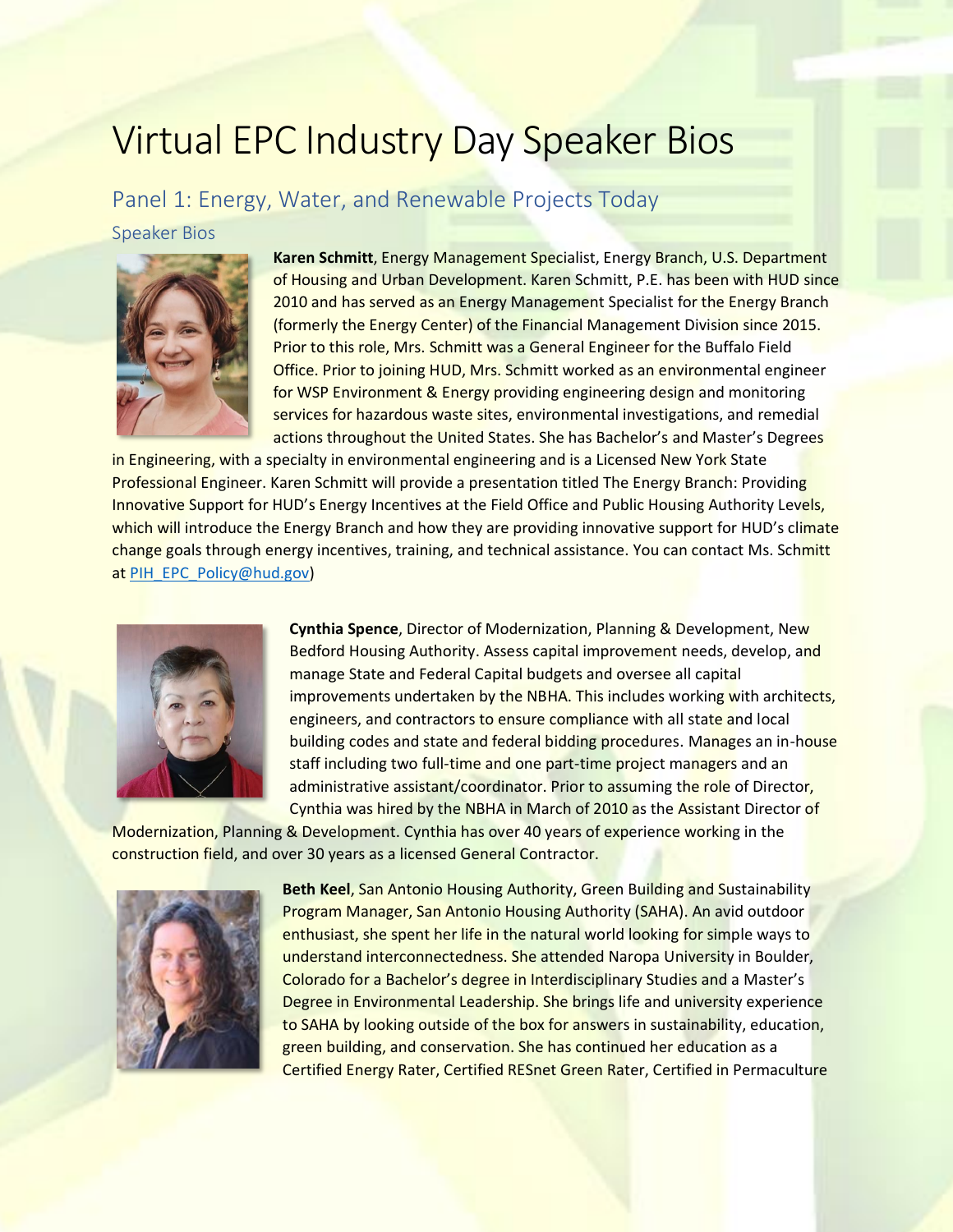Design, and a Texas Master Naturalist. She has brought the agency national and local awards for the work she has done.

Beth began working at SAHA in 2010, as soon as she arrived to San Antonio she began networking with other agencies across San Antonio to learn about the region and ecosystems. She works with agencies such as Build San Antonio Green (BSAG), Alamo Area of City Council Governments (AACOG), various departments throughout the City of San Antonio, local non-profits and national organizations creating partnerships.

Beth has created programs that have been consistently locally and nationally recognized. She draws inspiration from her background in earth systems theory, psychology, social justice, political ecology, green building, farming, food systems, and environmental studies as the Green Building and Sustainability Program Manager for the San Antonio Housing Authority. Beth has been requested though organizations, such as BSAG, The Rocky Mountain Institute, Clean Air through Energy Efficiency (CATEE), Housing and Urban Development (HUD), Department of Energy (DOE), Sustainable Performance Institute, and Energy Star to participate on pilot programs because of the efforts and successes in sustainability for the agency.

Beth works on every aspect of sustainability including built environment, food security, health and wellness, community engagement, sustainability education, and consulting. She has greatly influenced local and national programs bringing inspiration to other organizations and helping them to look outside of the box for alternative methods.

#### Energy Performance Contracting Research Overview

**Mike Blanford**, Research Engineer, U.S. Department of Housing and Urban Development, PD&R, AHRT. Mike manages the bulk of the housing technology research conducted by the Office of Policy Development and Research. During his 20 years at HUD, Mike has managed research on topics ranging from indoor air quality to ground anchor systems for manufactured housing. (You can contact Mr. Blanford at [Michael.D.Blanford@hud.gov\)](mailto:Michael.D.Blanford@hud.gov)

**Luis F. Borray**, Architect, U.S. Department of Housing and Urban Development, PD&R, AHRT. Luis is an architect with the US Department of Housing and Urban Development. He manages research initiatives conducted by PD&R in environmental design including urban planning, urban design, mobility, and land use planning, innovations in construction materials and methods and, development of housing. (You can contact Mr. Borray at [Luis.F.Borray@hud.gov\)](mailto:Luis.F.Borray@hud.gov)

**Mark Reardon**, PhD, Social Scientist, U.S. Department of Housing and Urban Development, PD&R, AHRT. Mark has recently completed his first year at HUD. His work includes addressing regulatory barriers to affordable housing, assessing the capital needs of PHAs, determining broadband access costs for HUD's public housing stock, and housing tech innovations such as rechargeable cement-based batteries. You can contact Mr. Reardon at [Mark.A.Reardon@hud.gov\)](mailto:Mark.A.Reardon@hud.gov)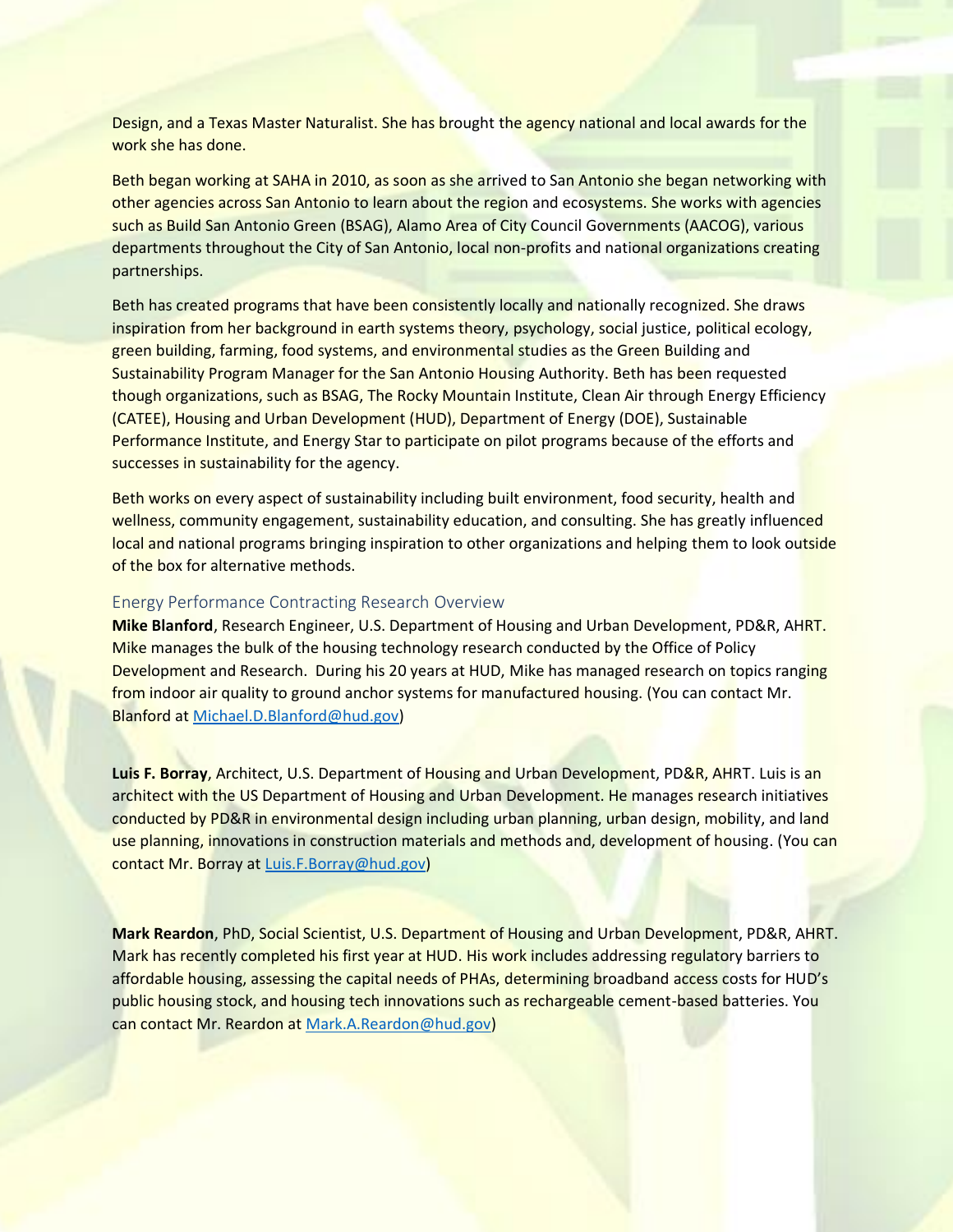

**Dr. Charles F. Marshall**, CEM, CEA, CLEP, CBCP, PMP, FEE, EcoDistrict AP, Director, Energy Branch, Financial Management Division, U.S. Department of Housing and Urban Development With more than 30 years of change, utilities and facilities management experience, Charles, successfully with the Energy Branch's team, launched the new Small Rural Frozen Rolling Base (SRFRB) energy incentive for small and rural housing authorities to implement energy, water, and renewable energy projects. He led (ATL) Hartsfield-Jackson Atlanta International Airport, the pre-pandemic world's most efficient and busiest airport with over 110 million passengers annually,

to be the first U.S. airport to have its energy management system certified to the ISO 50001 standard which has won the airport the Environmental Leaders 2016 Top Project Award, the Association of Energy Engineers Institutional Energy Management Award for Region 2 in 2016, and the International Facility Manager Association (IFMA) Facility Achievement Award in 2016. He has worked with the United States Department of Defense as a Resource Efficiency Manager helping Fort Benning, the U.S. Army's largest training installation, move toward federally mandated energy goal to which he has received numerous accolades for its energy program. Charles led energy management team of the Atlanta Housing Authority, at that time, the fourth largest housing authority in the U.S., to implement a robust energy management program. Completing Harvard University's Executive Program in Climate Protection and Energy: Policymaking for the Long Term and Leadership in the 21st Century, Charles holds several graduate degrees and certifications; Certified Energy Manager; Certified Energy Auditor; Certified Lighting Efficiency Professional; Certified Building Commissioning Professional; Project Management Professional; EcoDistrict AP and Change Management Certified Professional. Charles, a Fellow Member of the Association of Energy Engineers, the immediate past president of the Atlanta Chapter of the International Facilities Management Association, and trustee of the Christian College of Georgia, a steering member of the Atlanta Better Buildings Challenge, he serves as an advocate for continuous improvement on councils, boards, publishing articles and speaking around the world. (You can contact Dr. Marshall at [PIH\\_EPC\\_Policy@hud.gov](mailto:PIH_EPC_Policy@hud.gov) )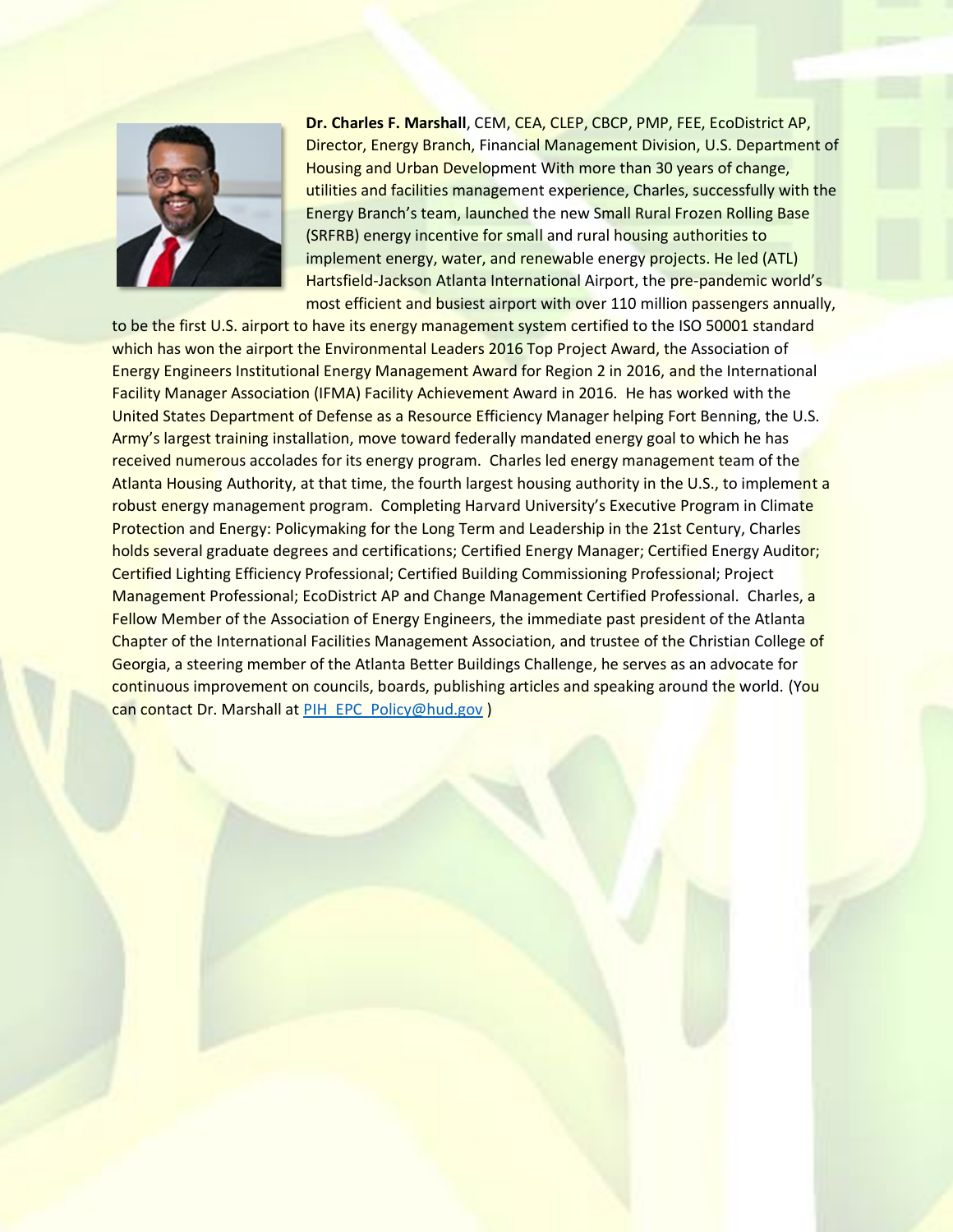## Panel 2: ESCOs and the EPC



#### Speaker Bios

**Mary Fox** is the Vertical Market Director of Housing, Performance InfrastructureTM for [Johnson Controls](http://www.johnsoncontrols.com/) Building Solutions North America. With more than 32 years' experience in the energy industry and 22 years with public facility clients, Mary continues to break barriers through innovation, technology, culture and infrastructure improvements that are enabled by a variety of technical solutions and funding mechanisms. Her deep understanding of healthy living environments for staff, residents and visitors is unparalleled in the industry. Mary's leadership and collaborative relationship with the HUD Policy Department has helped Johnson Controls to become an industry leader as it relates to the development of new incentives, policy formulation, engage, educate and employ

within communities, and assistance regarding the development of performance contracting tools. (You can contact Ms. Fox a[t mary.p.fox@jci.com\)](mailto:mary.p.fox@jci.com)



**Lillian Kamalay,** Senior Director-Housing Services at Ameresco, Inc. has over 30 years of experience in delivering integrated energy and water solutions to multifamily housing clients. In her career, Ms. Kamalay has led project development and implementation efforts for over 50 housing agencies, including the nation's first and several of the largest public housing energy performance contracts. Lillian is Ameresco's senior vertical market specialist for housing and is responsible for business development and programmatic and compliance

management. The company's housing project portfolio includes over 180,000 housing units across North America. (You can contact Ms. Kamalay a[t lkamalay@ameresco.com\)](mailto:lkamalay@ameresco.com)



**Donald Gilligan** is the President of the National Association of Energy Service Companies (NAESCO), a trade association of 120 companies that deliver about \$7 billion of energy efficiency and renewable projects annually in the US [\(www.naesco.org](http://www.naesco.org/)). He coordinates NAESCO's state and federal advocacy activities, advocating for energy efficiency, renewable energy, and sustainability policies and programs in legislative, regulatory and policy forums. He has worked in the energy efficiency industry for 45 years, as a consultant, entrepreneur, and state government official. He also serves as the Board Treasurer of the Emerald Cities

Collaborative [\(www.emeraldcities.org\)](http://www.emeraldcities.org/) and the Board Chair of PACENation [\(www.pacenation.org\)](http://www.pacenation.org/), and a Board member of the Efficiency Valuation organization [\(www.evo-world.org\)](http://www.evo-world.org/). He is a graduate of Harvard University. (You can contact Mr. Gilligan a[t Donald.Gilligan@naesco.org\)](mailto:Donald.Gilligan@naesco.org)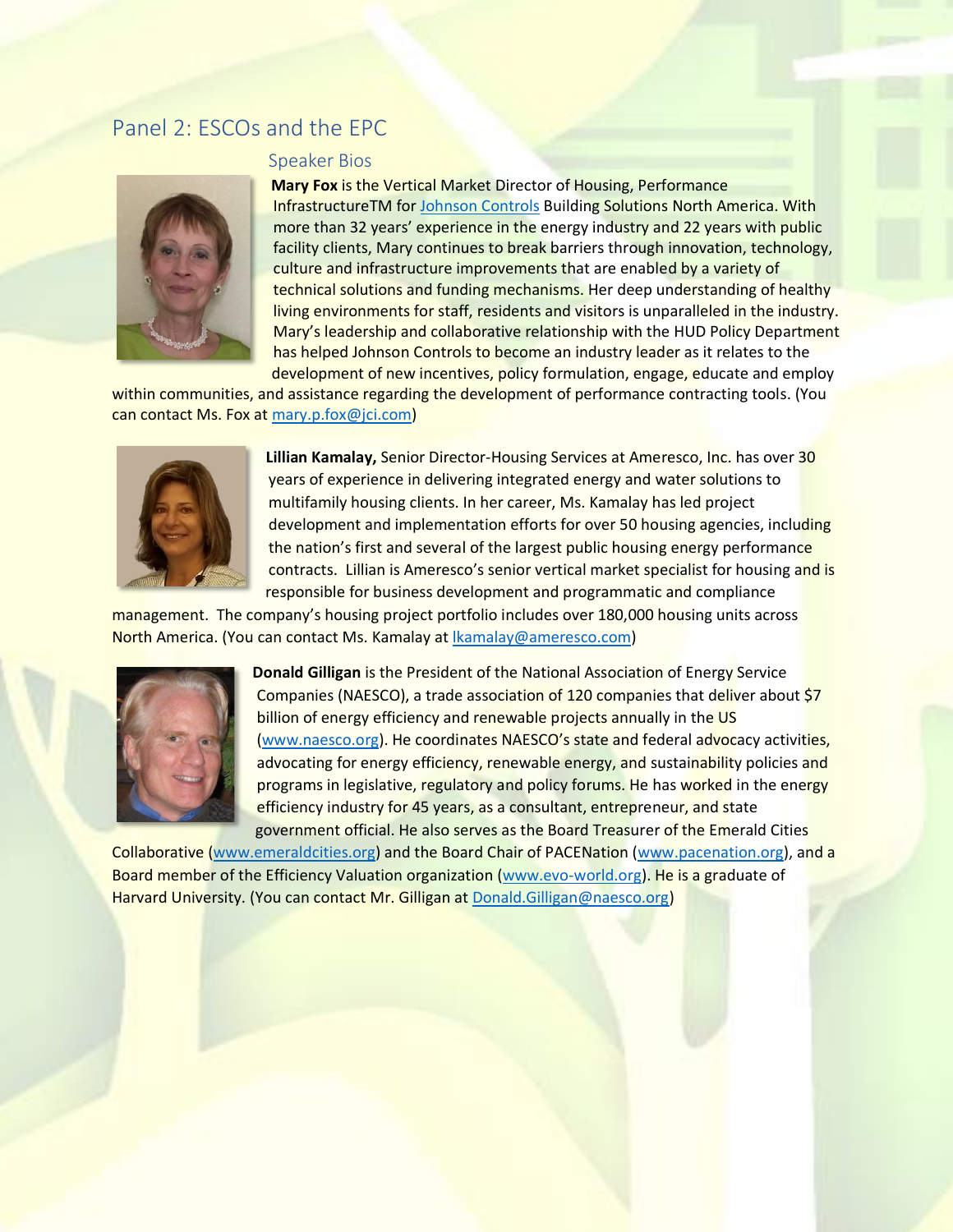

**Dick Santangelo**, P.E, is Founder and President/CEO of Apollo Engineering Solutions, LLC Apollo Engineering Solutions (AES), LLC was started in 2010. AES is an energy solutions-driven engineering firm specializing in establishing the long-term resiliency of living and working communities.

As the former HUD-PIH Energy Program Manager, Dick was a champion in HUD's efforts to reduce energy consumption in 3,200 Public Housing Authorities (PHAs), representing 1.2M units of low-income housing. Energy and water conservation was paramount in controlling operational costs. Under Mr. Santangelo' leadership, energy investment rose from \$170.5M in

2002 to over \$1.1B in 2011.

Before his energy tenure, Dick was the Program Manager for HUD's physical inspection program. Dick led HUD's efforts to inspect subsidized housing to ensure decent, safe, and sanitary housing for over four million families, 44,000 multifamily and public housing properties. He stood up the physical inspection production operations in less than 16 months, conducting over 86,000 inspections in less than three years.

Mr. Santangelo retired from Federal Service in January 2010 with 42 years of Federal Service. Through Mr. Santangelo' leadership, the Department of Housing and Urban Development - Office of Public and Indian Housing received the Alliance to Save Energy – 2009 Galaxy Star Award of Energy Efficiency; Environmental Protection Agency 2009 Energy Star Award- Special Recognition; and the Department of Energy's 2008 Presidential Federal Energy Management Award.

Prior to his retirement, Mr. Santangelo received the Association of Energy Engineers 2009 Leadership in Federal Energy Management Award. Mr. Santangelo was also recognized by the National Society of Professional Engineers as the "2009 Professional Engineer" Agency Winner. In December, Mr. Santangelo was also recognized by the Partnership for Public Service in the Washington Post's Federal Page as a "Federal Player" for his energy policy initiatives in Public Housing.

Dick earned his Materials Engineering (MSE) degree from the University of Florida and a Master of Business Administration (MBA) from the University of North Florida. Mr. Santangelo is a licensed, professional engineer (PE) in Florida and Virginia. (You can contact Mr. Santangelo at [rsantangelo@apolloengsol.com\)](mailto:rsantangelo@apolloengsol.com)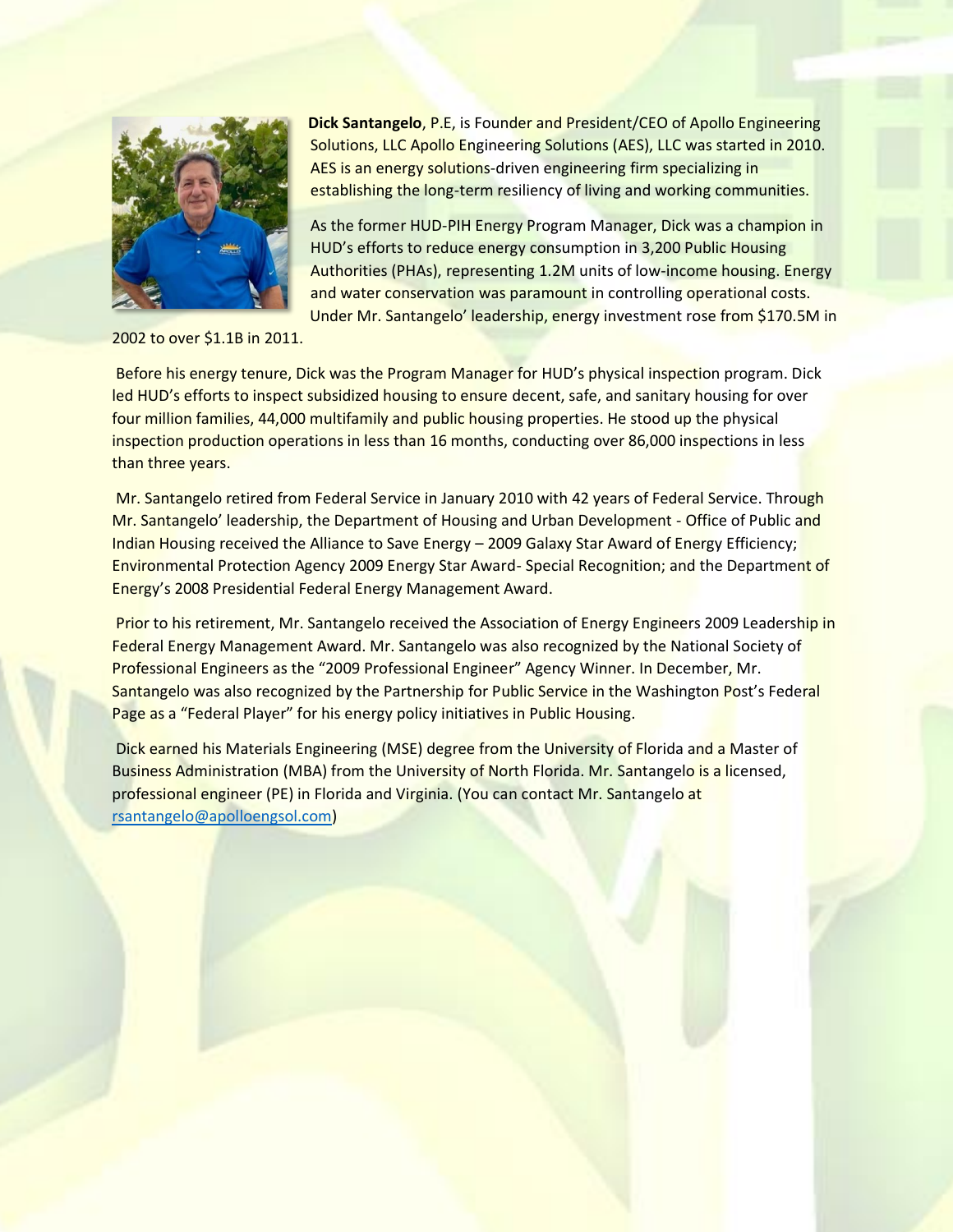## Panel 3: Innovating Through Integrating EPCs and Incentives







#### Speaker Bios

**Michael Levinson**, CEM, is a principal at Group14 Engineering, an applied building science firm. Michael has 15 years of experience in the built environment, and has successfully developed, commissioning, and verified over \$50,000,000 in self performed Energy Performance contracts. Michael and his team have reduced the utility consumption of 20,000 public housing units by 20% or more, while improving comfort and health outcomes for residents. His superpower is getting small children to sleep through the night. (You can contact Mr. Levinson at [mlevinson@group14eng.com\)](mailto:mlevinson@group14eng.com)

Since 1995, **Rich Sissick** has specialized in the provision financial consulting services for Public Housing Agencies ("PHAs"). His firm's focus is assisting PHAs to capitalize on utility conservation through the implementation of HUD Energy Performance Contracts ("EPC"). He has provided technical assistance to Energy Services Companies ("ESCo") but has also provided technical assistance to PHAs directly. In recent years, he has primarily worked with PHAs to self-implement EPCs or modify existing programs to facilitate RAD and other forms of Project Based Voucher ("PBV") conversions. (You can contact Mr. Sissick at [r.sissick@att.net\)](mailto:r.sissick@att.net)

**Holly Andreozzi** is a Senior Vice President for Global Leasing's Energy Services team, and is located in Boston, Massachusetts. She focuses on the origination and structuring of energy efficiency and renewable energy financings in the northeast and mid-Atlantic regions. During the course of her career, she has worked with numerous public housing authorities on financing energy efficiency projects. Prior to joining Global Leasing in June 2009, Holly was a Principal Consultant for Clean Energy Solutions in Cambridge, Massachusetts. She has been in the municipal finance business for close to 30 years having started her career in public

finance at Merrill Lynch Capital Markets. Ms. Andreozzi has a B.A. from Boston University with a concentration in Computer Science and an M.B.A. from Columbia Business School. (You can contact Ms. Andreozzi at [holly.andreozzi@bofa.com\)](mailto:holly.andreozzi@bofa.com)



**Rick Sawicki** is a Senior Account Manager for Honeywell Energy Services Group. Rick has been with Honeywell for 26 years with all of it being in the EPC market. He started as a Measurement and Verification Specialist and then took the role of Project Development Engineer before taking the role of Account Management for the last 20 years. Rick has extensive experience in the Federal EPC space including 20 years in the PHA market. Rick holds a Bachelor of Engineering from Youngstown State University and an MBA from The Ohio State University. (You can contact Mr. Sawicki a[t Richard.Sawicki@Honeywell.com\)](mailto:Richard.Sawicki@Honeywell.com)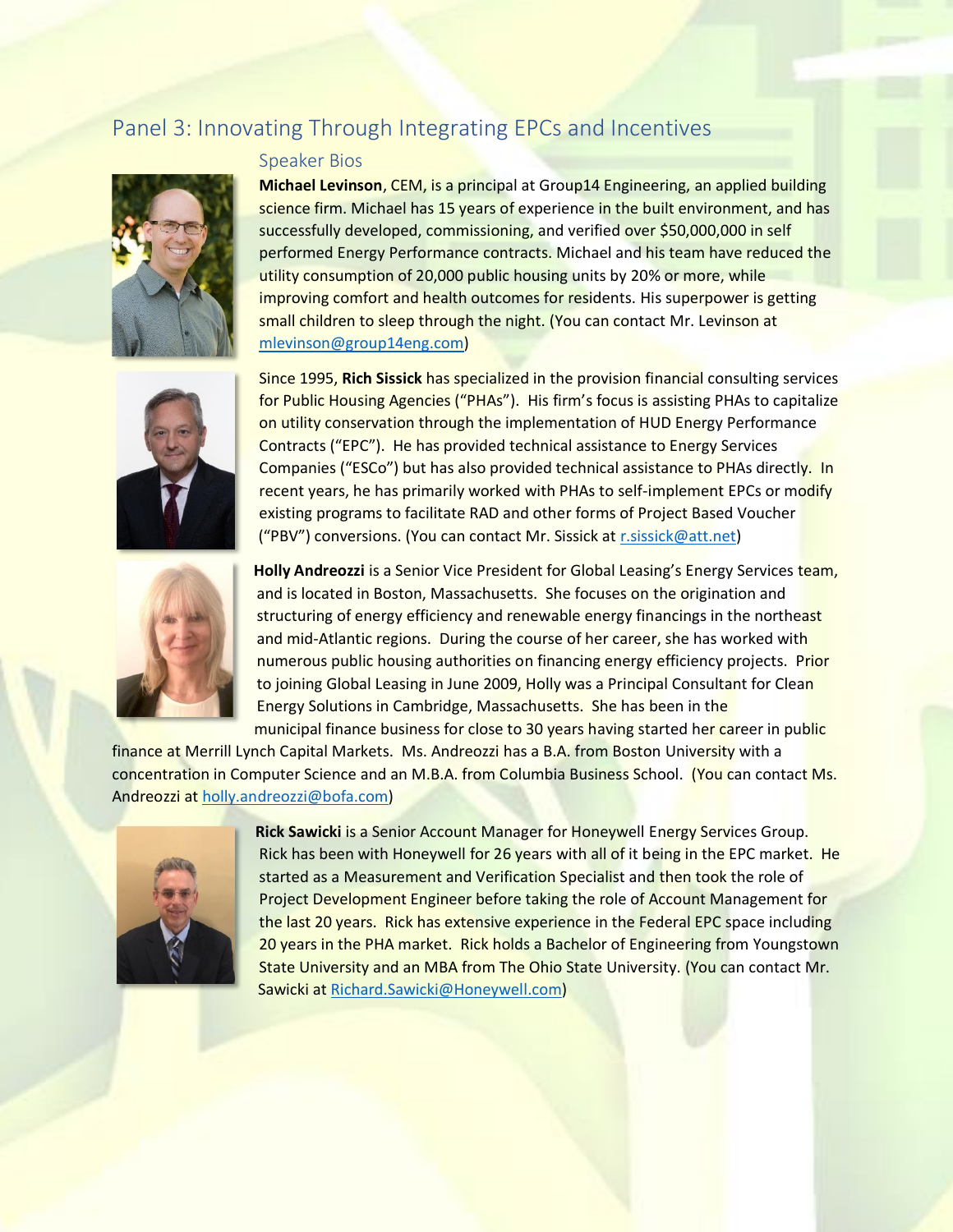## Panel 4: Beyond EPCs: Alternative Vehicles for Energy Conservation Projects

Speaker Bios



**William Volker** is the founder of Efficiency Energy LLC, a national consultancy practice specializing in energy efficiency tax incentive management services to federal, state, and local governments. The firm serves as 179D consultants to over two hundred and fifty state and local municipal governments, public school districts, airport and port authorities, public institutions of higher learning, and public housing authorities. Mr. Volker is a Certified Public Accountant. (You can contact Mr. Volker at [wvolker@wesavegreen.com\)](mailto:wvolker@wesavegreen.com)



For the past twenty-six years, **Bob Havlicek** has served at the Housing Authority of the County of Santa Barbara, most recently as Executive Director. He also serves as Chief Executive Officer for several not-for-profit organizations that are devoted exclusively to providing affordable housing. The combined organizations own and/or manage approximately 1,426 units of affordable housing and administer HUD housing programs that serve more than 4,500 families throughout Santa Barbara County. Over the past twenty years, Bob has coordinated the completion and/or rehabilitation of twenty-four developments that represent over 900 units of affordable housing. There are currently over 10 active projects in the development

pipeline, along with major renovations of existing properties. (You can contact Mr. Havlicek at [bobhavlicek@HASBARCO.ORG\)](mailto:bobhavlicek@HASBARCO.ORG)



**Toby Chandler**, Resiliency / Sustainability Development Manager, Southern Company. Toby is responsible for project development with Federal, State, Municipal, customers in Southern Company's territory. He has over 35 years of experience and in-depth knowledge of the energy industry, energy conservation, and renewables. His industry experience has allowed him to consult with customers on project evaluation of traditional energy conservation measures (ECM) i.e. HVAC, Lighting, Controls, VFD's, and Water; as well as solar PV / Thermal, wind, biomass, landfill gas, alternative fuel vehicles, and CHP. He is involved with implementation of ECMs and arranging funding for his clients as

needed. Over the past several years, Toby identified over 100 MW potential PV projects for his customers including Net Zero opportunity as part of a Deep Energy Retrofit projects. Toby is a Certified Energy Manager, Certified Building Commissioning Professional, Certified Industrial Gas Consultant, has a BS in Engineering, and an MBA. (You can contact Mr. Chandler at [DLCHANDL@southernco.com\)](mailto:DLCHANDL@southernco.com)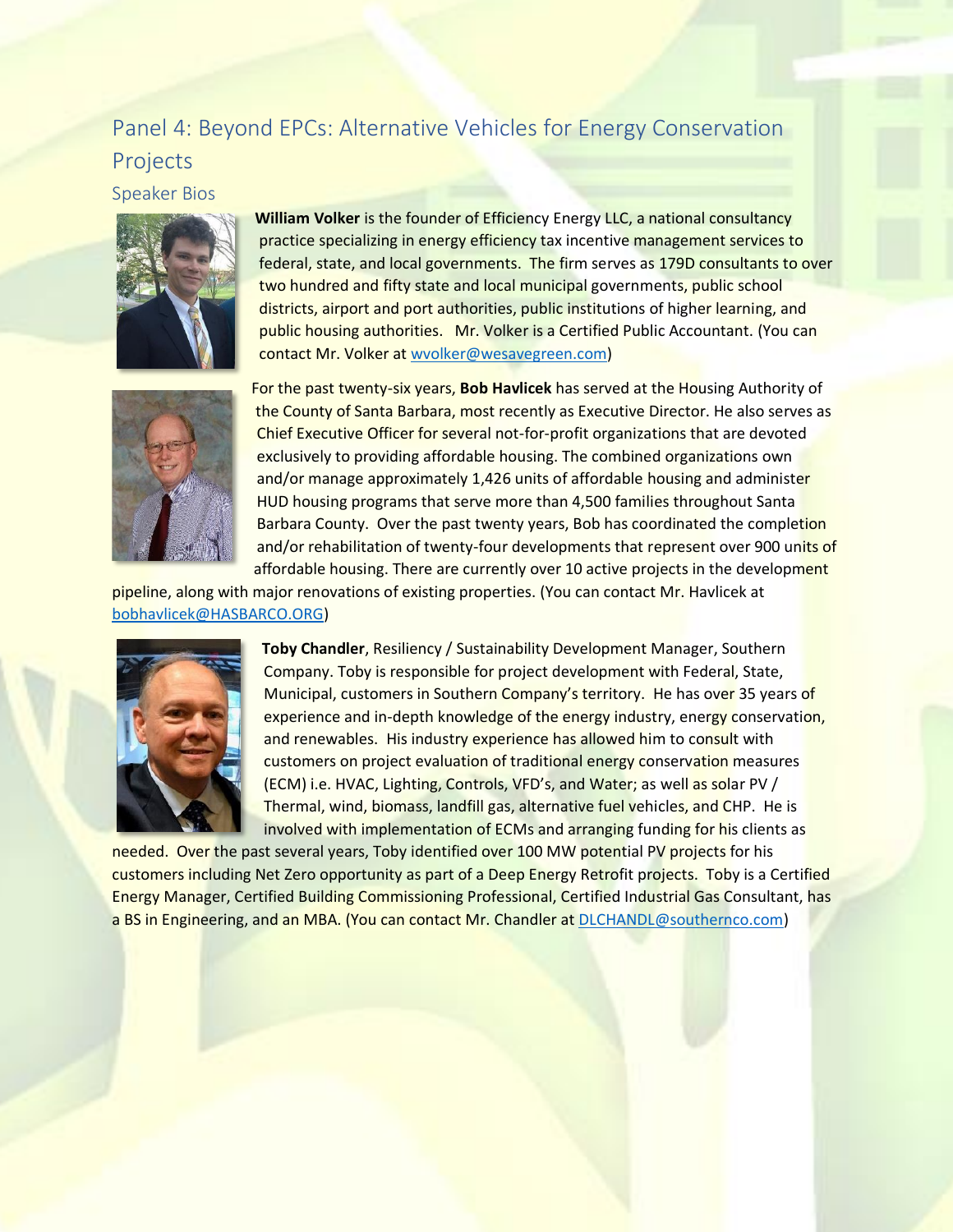

**Calvin Roberts** is the UESC Business Development Consultant for CenterPoint Energy. Calvin works with multiple Performance Contractors, and their staff in identifying, and negotiating the development of UESC opportunities. Calvin is responsible for the growth of the commercial natural gas market and the promotion of the natural gas industry through consultative sales, natural gas technologies, training and education, and natural gas market research. Other responsibilities include the development and expansion of Centerpoint's National Accounts Gas Program targeting commercial customers with multiple locations throughout the Centerpoint territory. In addition to his current duties,

he is an active member of the Energy Solutions Center Commercial Building Consortium, and the Gas Food Equipment Network groups that are comprised of other gas utility professionals committed to the promotion and advancement of the natural gas industry. (You can contact Mr. Roberts at [Calvin.Roberts@centerpointenergy.com\)](mailto:Calvin.Roberts@centerpointenergy.com).



With over 30 years of experience, **Phill Consiglio** has led teams in the development, contracting, and management of renewable energy systems, energy conservation projects, energy storage, energy resiliency, and electricity distribution; predominantly in the Federal Sector.

Mr. Consiglio currently manages and is president of The Consiglio Consulting Group (TCCG). TCCG is a team of professionals that specialize in aggregating resources to solve problems in the energy sector with expertise in UESC, ESPC,

renewable and fossil fuel generation, energy storage and resiliency.

Mr. Consiglio has consulted with the Department of Energy, developing UESC programs at regulated, municipal, and cooperative utilities throughout the country. He is also working with new technology companies, such as Conservant Systems, promoting their HEDS technology and energy firms developing microgrid and resiliency projects in the in the federal space.

Prior to founding TCCG, Mr. Consiglio led the Federal Energy Services Team for Southern California Edison Company (SCE), one of the largest regulated utilities in the country for almost 20 years. Mr. Consiglio earned a Bachelor's degree in Physics from the University of La Verne and has completed the W. Edwards Deming Management Program. He is a Certified Energy Manger and sits on the Board of Directors of the Association of Professional Energy Managers for Los Angeles and Orange Counties. Mr. Consiglio won the GSA Citation of Excellence for a Thermal Energy Storage Project at the GSA Building in Laguna Niguel, California. (You can contact Mr. Consiglio at [Phill@consiglioconsulting.com\)](mailto:Phill@consiglioconsulting.com)